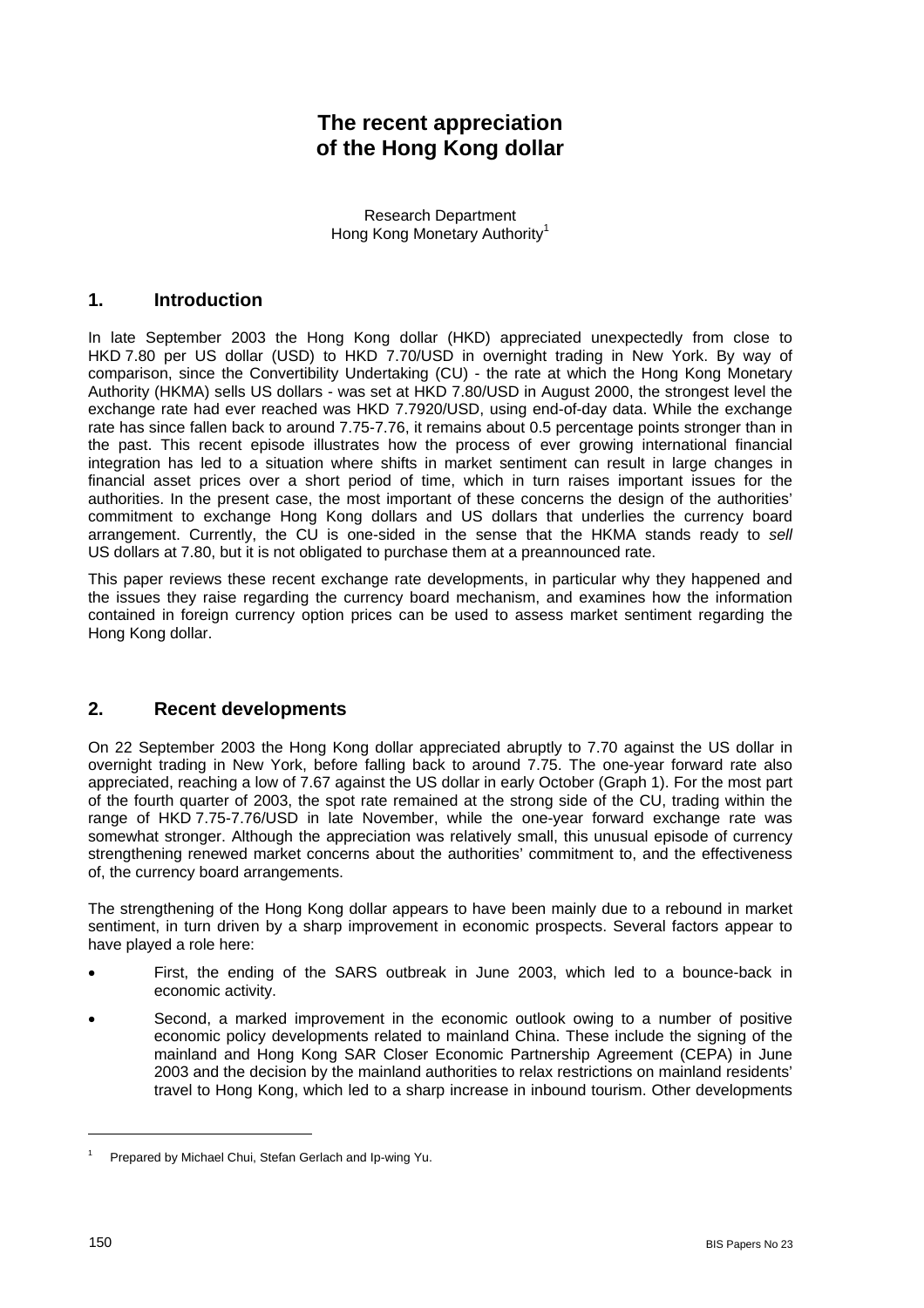included measures allowing foreigners to immigrate to Hong Kong by investing in property and other permissible assets, and the upgrade of Hong Kong's credit rating by Moody's.

- Third, the very strong trade performance by mainland China in 2003 led to a rapid increase in Hong Kong's trade and in the demand for trade-related services.<sup>2</sup>
- Fourth, the global economic upswing, particularly in the United States and in the Asia-Pacific region, which, together with the low level of US (and therefore Hong Kong) interest rates and the depreciation of the US dollar, gave added stimulus to the Hong Kong economy.





Source: HKMA.

Against this background of strengthening economic fundamentals, the appreciation of the Hong Kong dollar was triggered by rising international pressure for a revaluation of the renminbi (CNY). In late 2003, officials from the G3 economies repeatedly called for the Chinese authorities to adopt a more flexible exchange rate regime to facilitate the adjustment of global imbalances. As a result, the discount of the renminbi in the non-deliverable forward (NDF) market widened markedly (Graph 2).

Given Hong Kong's growing economic integration with the mainland, some market participants apparently took the view that any appreciation of the renminbi against the US dollar could also lead to an appreciation of the Hong Kong dollar.

While these considerations may explain why the Hong Kong dollar strengthened, they do not explain the size of the initial jump. Market anecdotes attach importance to the unwinding of short positions. Over the previous two years, the Hong Kong banking sector's aggregate net US dollar open position in spot and forward markets had increased by more than 50%, to about HKD 91 billion (USD 11.7 billion) at end-August 2003 (Graph 3). As perceptions of economic prospects improved significantly, market participants hastened to unwind the large short positions accumulated previously, exacerbating the movement of the Hong Kong dollar. In sum, market sentiment and dynamics played major roles in triggering and reinforcing the recent movements in the currency.

 $\overline{a}$ 

<sup>2</sup> Mainland China was Hong Kong's largest trading partner in 2002, accounting for more than 40% of total trade.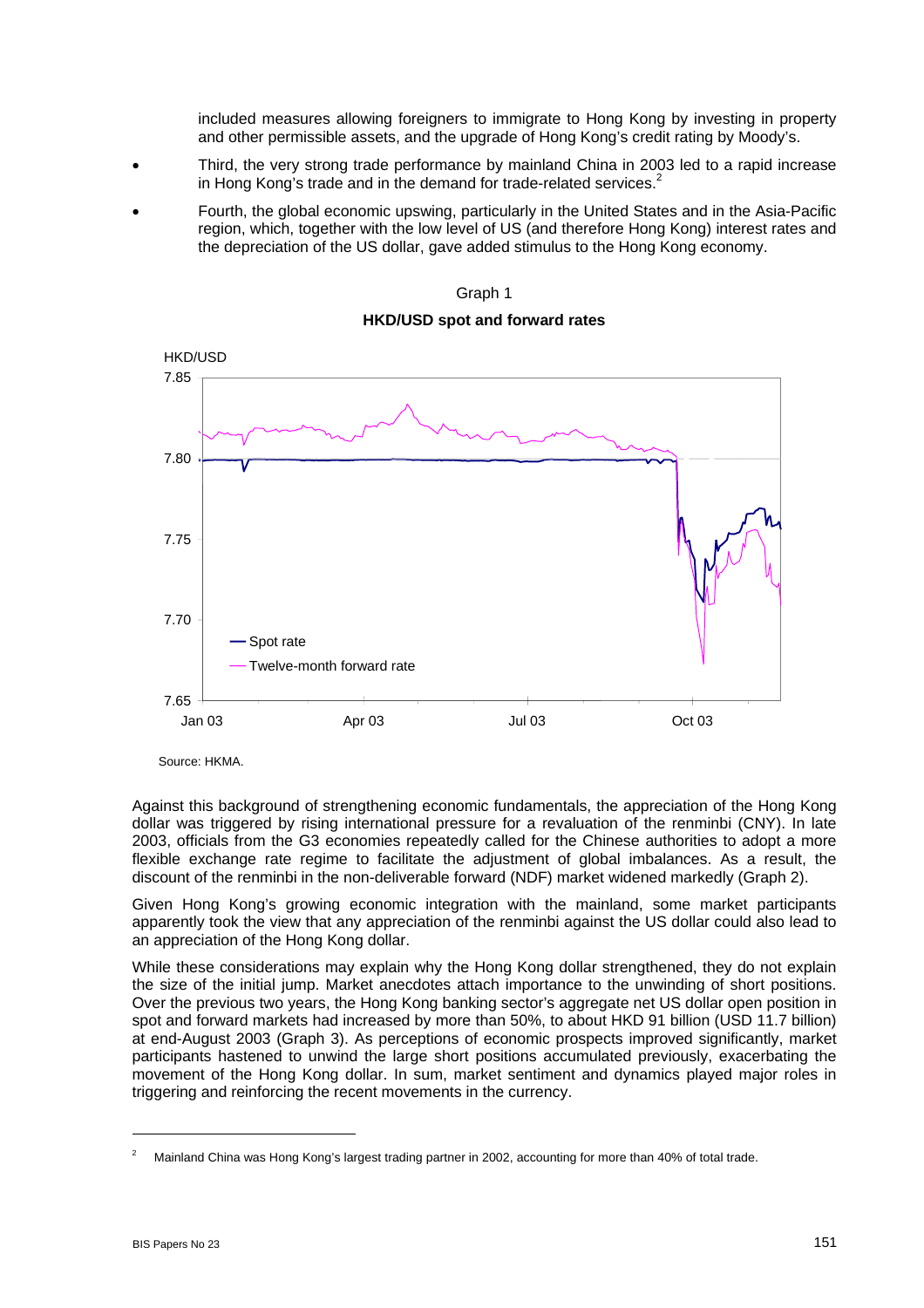Graph 2 **HKD/USD and CNY/USD forward points** 

In pips



Source: HKMA.



Graph 3

Source: HKMA.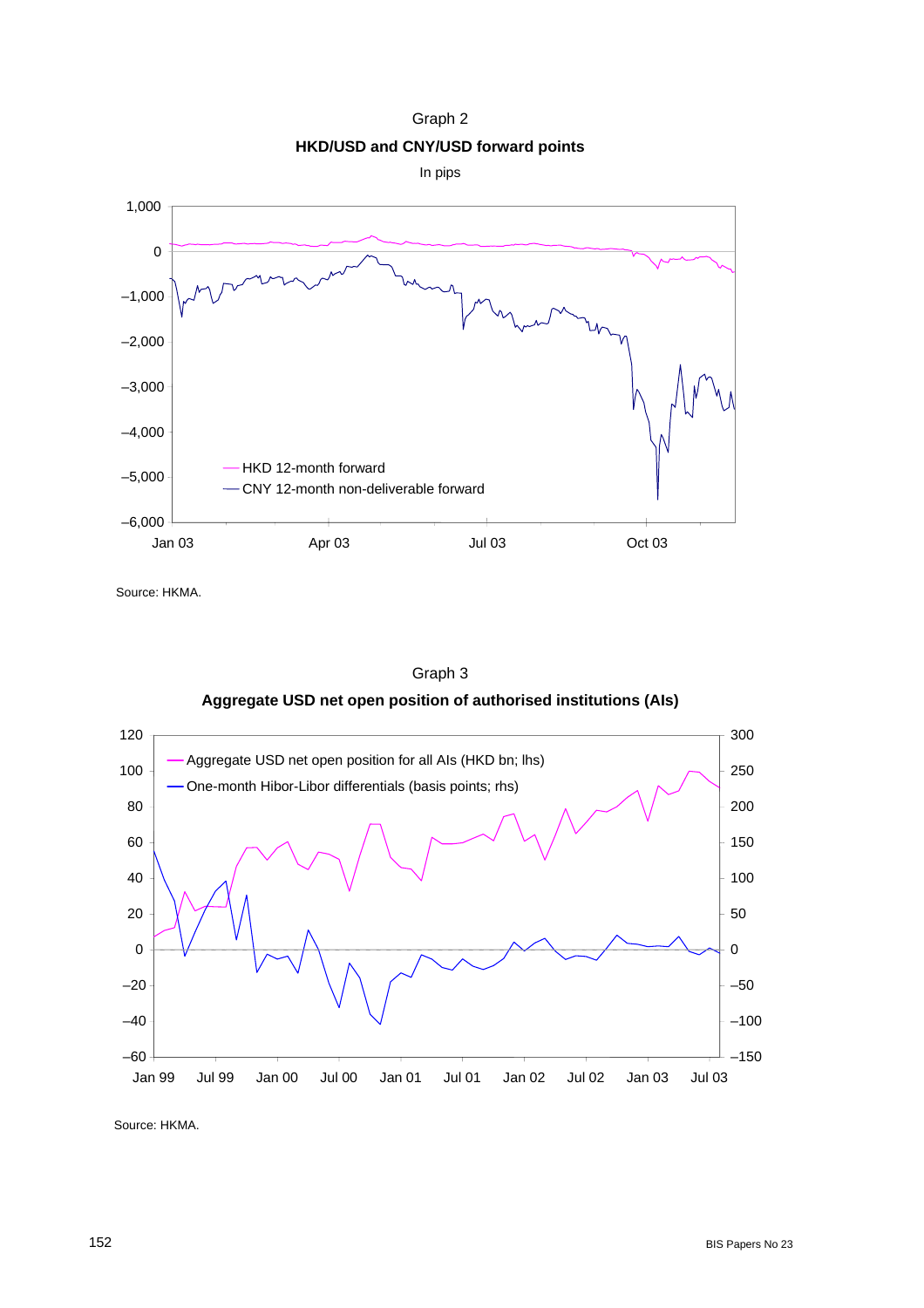### **3. Policy issues**

Policy issues relating to this episode arise from the absence of a formal CU on the strong side of the currency board. Under the present arrangement, the HKMA sells US dollars to licensed banks when the interbank rate reaches HKD 7.80 per US dollar. By contrast, in the event that the Hong Kong dollar is under pressure to appreciate, the HKMA has no obligation to buy US dollars from the banking system at any given rate. Of course, it does so when this is considered appropriate given market conditions. For example, from 23 September to 19 November 2003 the HKMA bought some HKD 11 billion of US dollars on 11 days to dampen market volatility.

The Currency Board Subcommittee of the Exchange Fund Advisory Committee, the de facto board of the HKMA, reviewed the potential need for a CU on the strong side in 1999 and 2000. However, the arrangements had been functioning well and the Committee therefore felt that there was no need to introduce a two-sided arrangement. That said, the absence of a CU on the strong side raises the possibility that the exchange rate might appreciate sharply away from the 7.80 level as it in fact did on 22 September 2003. If this was to happen repeatedly, it could serve to undermine confidence in the currency board arrangement. The recent episode therefore brought up the issue of what would constitute the appropriate response(s).

Two options appear possible. First, the HKMA could carry out strong-side purchases of Hong Kong dollars with the goal of either preventing the exchange rate from becoming too strong, or moving it closer to 7.80. Second, a formal two-sided CU could be introduced. While a symmetric arrangement is more transparent and predictable, one aspect of the one-way CU is that it can potentially signal to those shorting the Hong Kong dollar that this is not so much of a one-sided bet. Moreover, allowing for some movement in the spot exchange rate may also be helpful for promoting the Hong Kong dollar/US dollar market.

#### **4. Gauging market expectations using option prices**

Under a currency board regime it is essential to assess market sentiment regarding the exchange rate. This has, if anything, become even more crucial as a consequence of the appreciation of the Hong Kong dollar and the fact that because of market action the exchange rate is no longer closely tied to the HKD 7.80/USD benchmark. The HKMA employs various means to gauge market expectations. Apart from monitoring the developments in the more liquid Hong Kong dollar forward and interest rate swap markets, Hong Kong dollar option prices are also used to help measure market sentiment.

A relatively straightforward way to extract information on market expectations is to examine the pricing of two option strategies: the **risk reversal** and the **strangle**. In the US dollar/Hong Kong dollar option market, a risk reversal strategy involves *buying* an "out of the money" call option and *selling* an "out of the money" put option on the US dollar. The price of the strategy, measured as the difference between the volatility of these two options, can be a useful indicator of market expectations. For example, if the market has a "balanced" view on the future of the US dollar/Hong Kong dollar exchange rate, the value of a risk reversal will be zero as the prices of both the call and put options should be the same. On the other hand, if the market holds the view that the US dollar is likely to strengthen, the call option will be more valuable than the put counterpart, resulting in a positive risk reversal value. Similarly, the price of a risk reversal will be negative if market participants are expecting a stronger Hong Kong dollar in the future. Graph 4a shows that market sentiment shifted abruptly towards a stronger Hong Kong dollar on 23 September 2003, as reflected in the negative prices of both three-month and 12-month risk reversals. The prices subsequently fell further, but recovered somewhat in mid-November.

A strangle is an option strategy which involves the purchase of an "out of the money" put option and an "out of the money" call option. The return of a strangle is determined by the likelihood of an unusually large shift in the exchange rate in either direction. Therefore, an investor will use this option strategy if (s)he expects a large shift in the US dollar/Hong Kong dollar exchange rate in either direction. Graph 4b shows that prices for the three-month and 12-month strangle rose abruptly on 23 September 2003, signalling that the markets had priced in an increasing chance of an extreme movement in the Hong Kong dollar exchange rate. But since mid-November, the expectations of sharp exchange rate fluctuations have subsided somewhat, as indicated by the retreat of the strangle prices to their pre-22 September levels.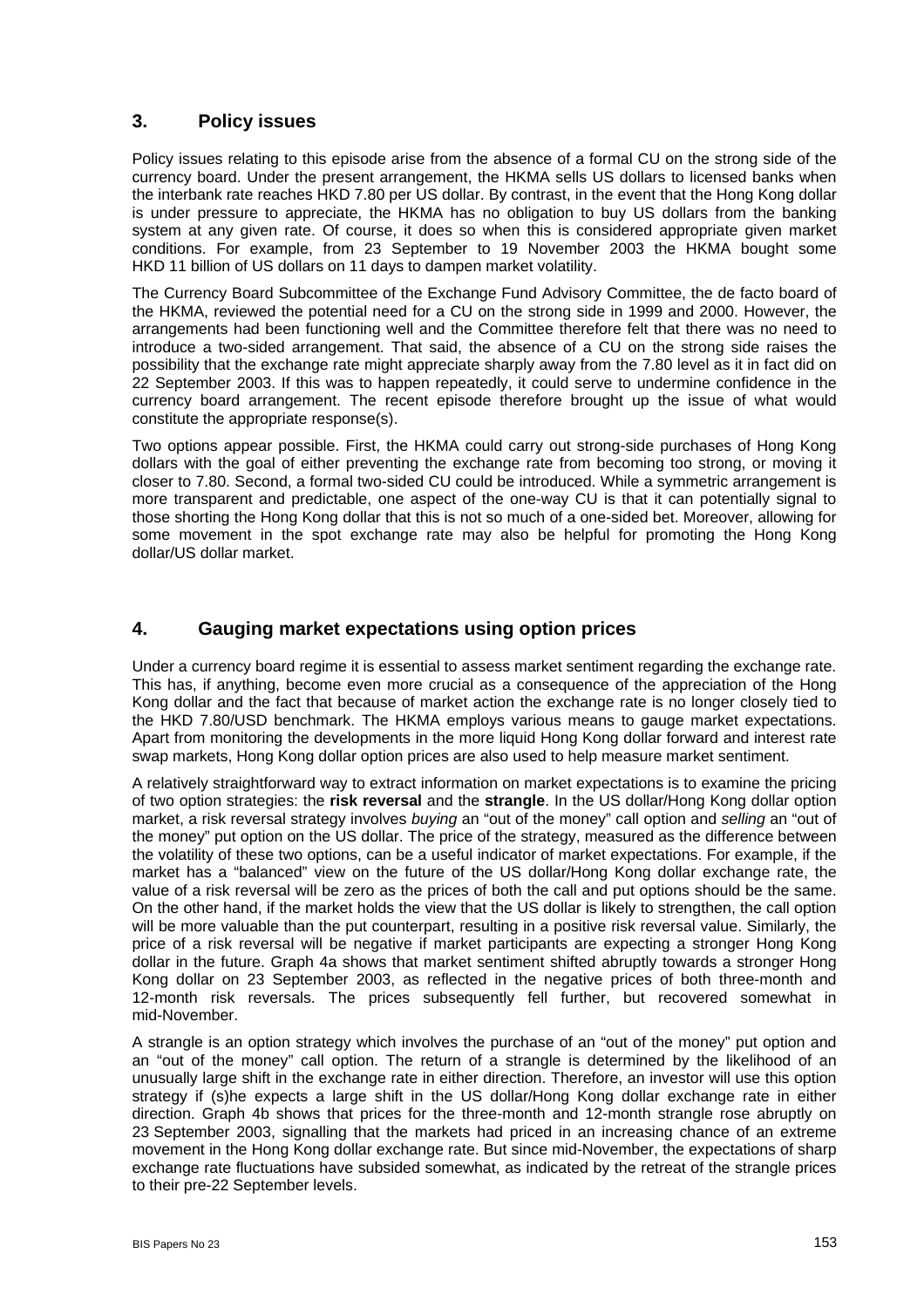#### Graph 4:

**Price of HKD/USD risk reversal and strangle (2003)** 

In per cent





Source: JPMorgan Chase.